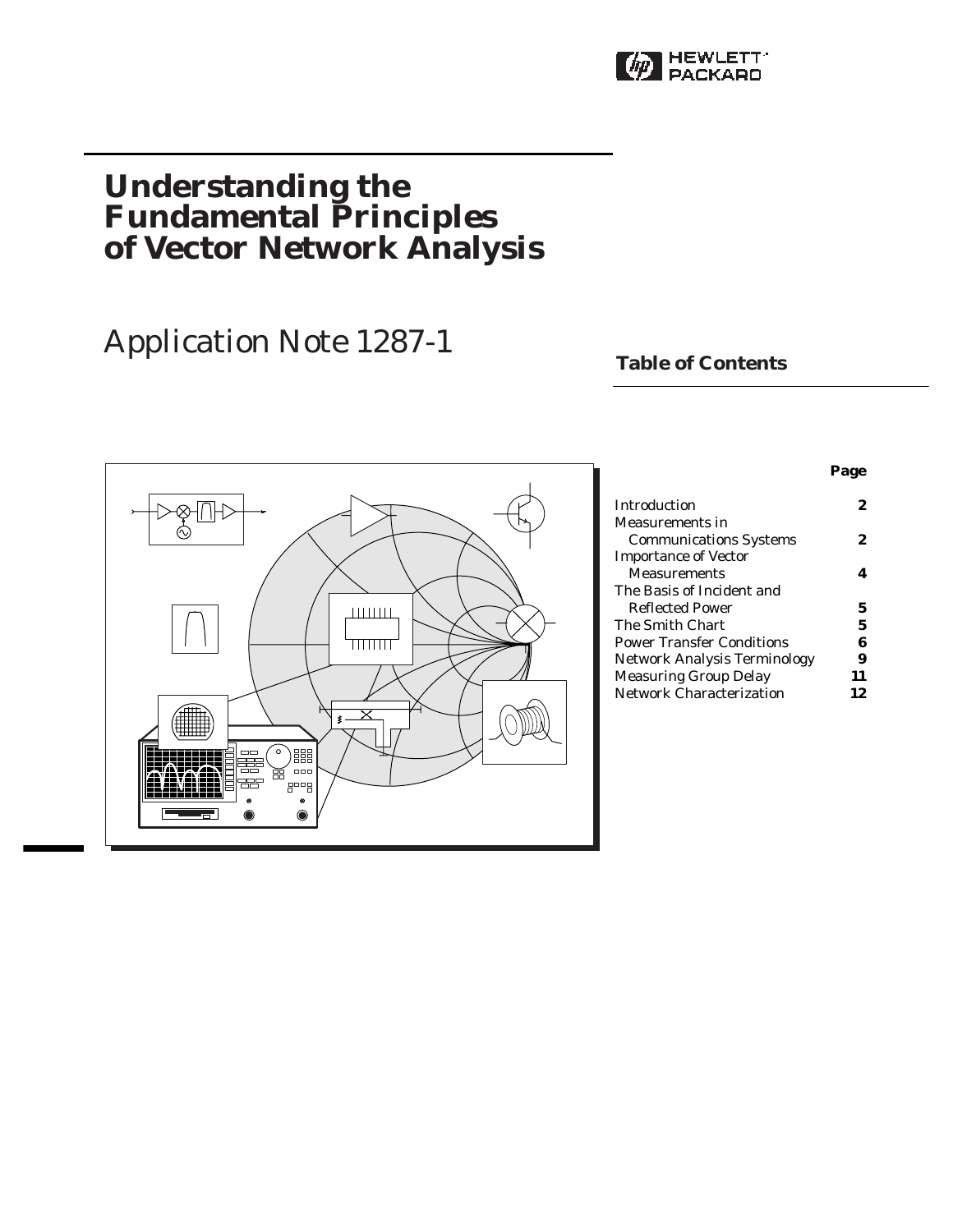**Introduction** Network analysis is the process by which designers and manufacturers measure the electrical performance of the components and circuits used in more complex systems. When these systems are conveying signals with information content, we are most concerned with getting the signal from one point to another with maximum efficiency and minimum distortion. Vector network analysis is a method of accurately characterizing such components by measuring their effect on the amplitude and phase of swept-frequency and swept-power test signals.

> In this application note, the fundamental principles of vector network analysis will be reviewed. The discussion includes the common parameters that can be measured, including the concept of scattering parameters (S-parameters). RF fundamentals such as transmission lines and the Smith chart will also be reviewed.

Hewlett-Packard Company offers a wide range of both scalar and vector network analyzers for characterizing components from DC to 110 GHz. These instruments are available with a wide range of options to simplify testing in both laboratory and production environments.

In any communications system, the effect of signal distortion must be considered. While we generally think of the distortion caused by nonlinear effects (for example, when intermodulation products are produced from desired carrier signals), purely linear systems can also introduce signal distortion. Linear systems can change the time waveform of signals passing through them by altering the amplitude or phase relationships of the spectral components that make up the signal.

Let's examine the difference between linear and nonlinear behavior more closely.

Linear devices impose magnitude and phase changes on input signals (Figure 1). Any sinusoid appearing at the input will also appear at the output, and at the same frequency. No new signals are created. Both active and passive nonlinear devices can shift an input signal in frequency or add other frequency components, such as harmonic and spurious signals. Large input signals can drive normally linear devices into compression or saturation, causing nonlinear operation.



### **Measurements in Communications Systems**

**Figure 1. Linear versus Nonlinear Behavior**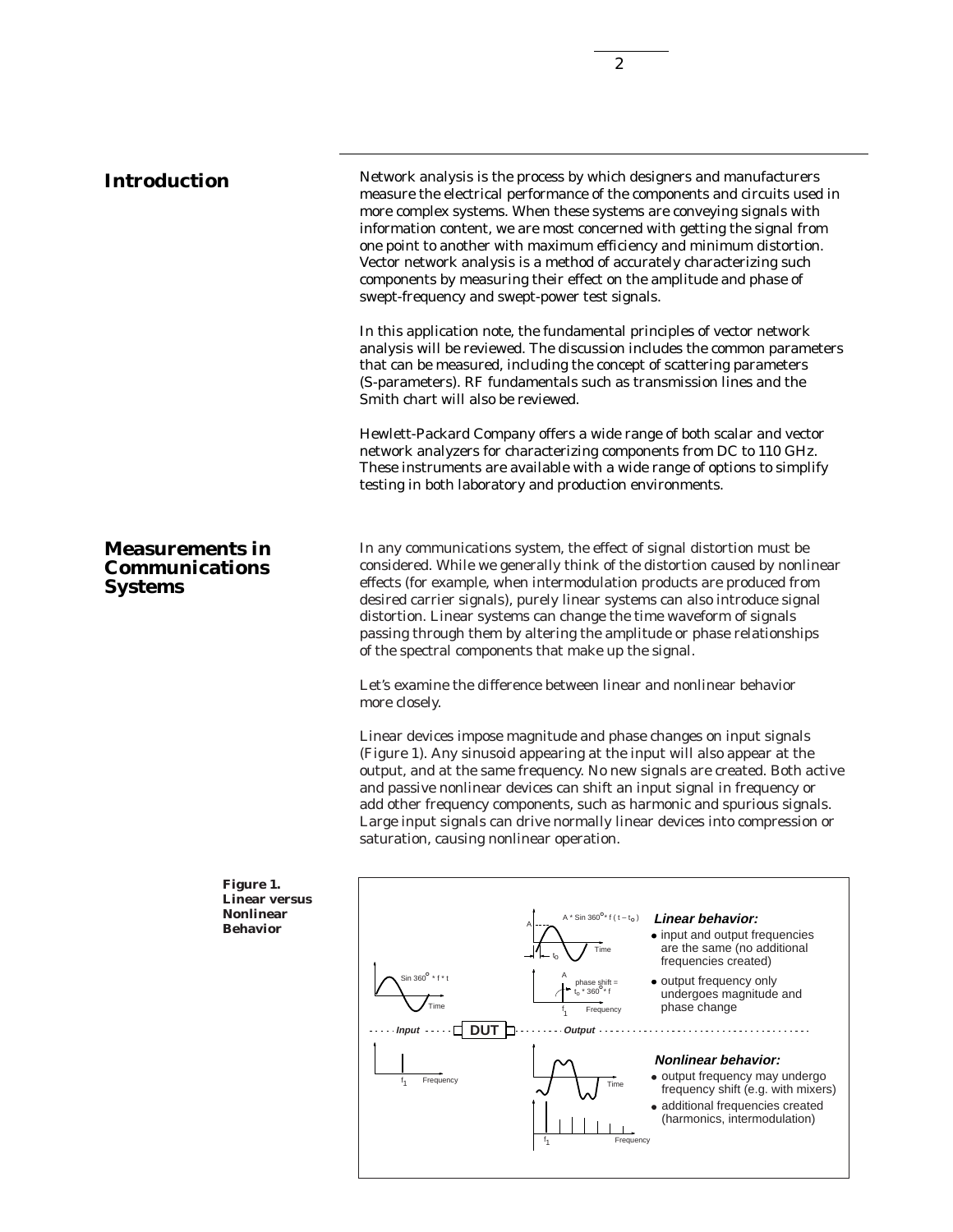For linear distortion-free transmission, the amplitude response of the device under test (DUT) must be flat and the phase response must be linear over the desired bandwidth. As an example, consider a square-wave signal rich in high-frequency components passing through a bandpass filter that passes selected frequencies with little attenuation while attenuating frequencies outside of the passband by varying amounts.

3

Even if the filter has linear phase performance, the out-of-band components of the square wave will be attenuated, leaving an output signal that, in this example, is more sinusoidal in nature (Figure 2).

If the same square-wave input signal is passed through a filter that only inverts the phase of the third harmonic, but leaves the harmonic amplitudes the same, the output will be more impulse-like in nature (Figure 3). While this is true for the example filter, in general, the output waveform will appear with arbitrary distortion, depending on the amplitude and phase nonlinearities.



**Phase Variation with Frequency**

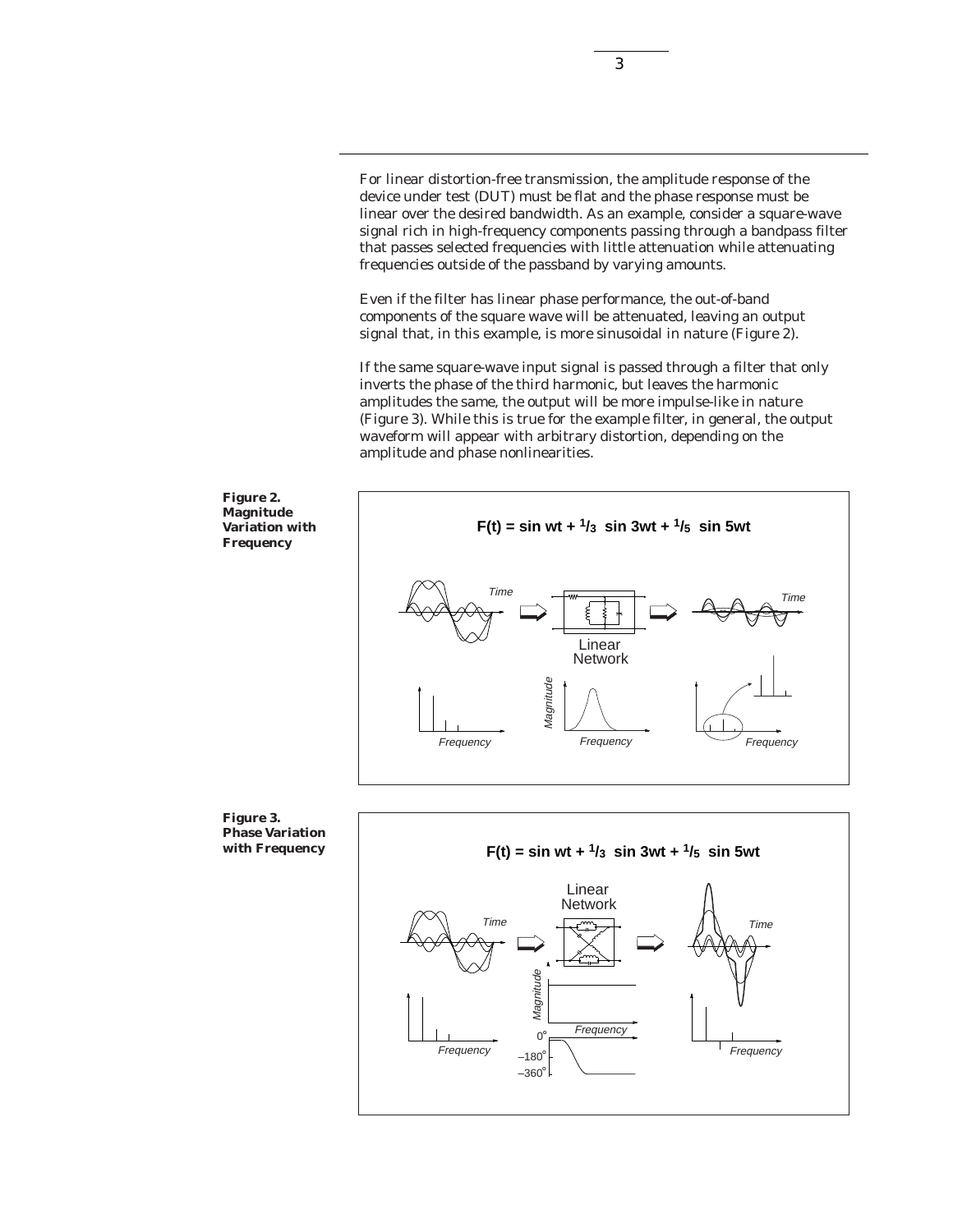**Figure 4. Nonlinear Induced Distortion**



Nonlinear devices also introduce distortion (Figure 4). For example, if an amplifier is overdriven, the output signal clips because the amplifier is saturated. The output signal is no longer a pure sinusoid, and harmonics are present at multiples of the input frequency. Passive devices may also exhibit nonlinear behavior at high power levels, a good example of which is an L-C filter that uses inductors with magnetic cores. Magnetic materials often exhibit hysteresis effects that are highly nonlinear.

Efficient transfer of power is another fundamental concern in communications systems. In order to efficiently convey, transmit or receive RF power, devices such as transmissions lines, antennas and amplifiers must present the proper impedance match to the signal source. Impedance mismatches occur when the real and imaginary parts of input and output impedances are not ideal between two connecting devices.

#### **Importance of Vector Measurements**

Measuring both magnitude and phase of components is important for several reasons. First, both measurements are required to fully characterize a linear network and ensure distortion-free transmission. To design efficient matching networks, complex impedance must be measured. Engineers developing models for computer-aided-engineering (CAE) circuit simulation programs require magnitude and phase data for accurate models.

In addition, time-domain characterization requires magnitude and phase information in order to perform an inverse-Fourier transform. Vector error correction, which improves measurement accuracy by removing the effects of inherent measurement-system errors, requires both magnitude and phase data to build an effective error model. Phase-measurement capability is very important even for scalar measurements such as return loss, in order to achieve a high level of accuracy (see *Applying Error Correction to Network Analyzer Measurements*, Hewlett-Packard Application Note 1287-3).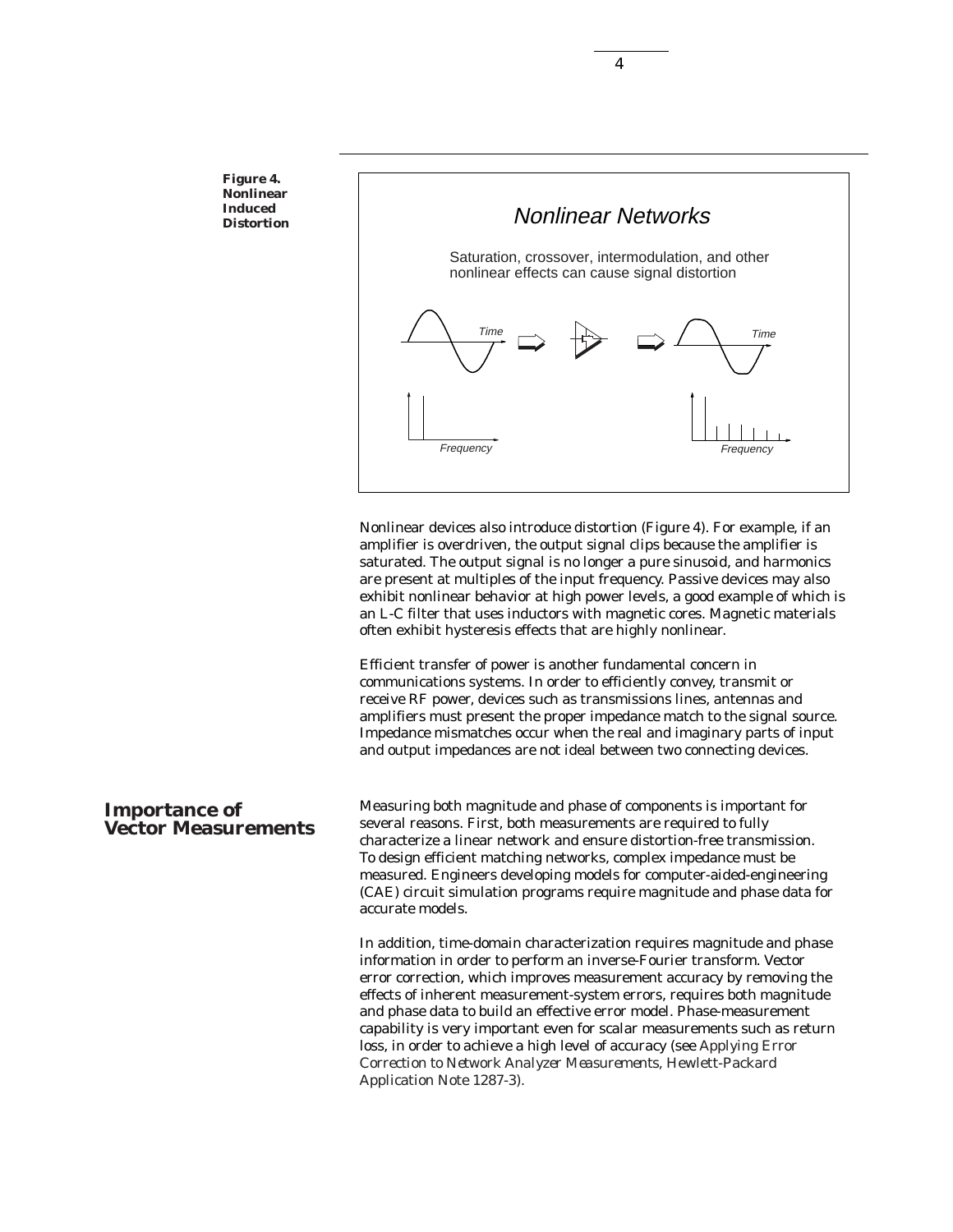### **The Basis of Incident and Reflected Power**

In its fundamental form, network analysis involves the measurement of incident, reflected, and transmitted waves that travel along transmission lines. Using optical wavelengths as an analogy, when light strikes a clear lens (the incident energy), some of the light is reflected from the lens surface, but most of it continues through the lens (the transmitted energy) (Figure 5). If the lens has mirrored surfaces, most of the light will be reflected and little or none will pass through it.

While the wavelengths are different for RF and microwave signals, the principle is the same. Network analyzers accurately measure the incident, reflected, and transmitted energy, e.g., the energy that is launched onto a transmission line, reflected back down the transmission line toward the source (due to impedence mismatch), and successfully transmitted to the terminating device (such as an antenna).



**The Smith Chart** The amount of reflection that occurs when characterizing a device depends on the impedance that the incident signal "sees." Since any impedance can be represented with real and imaginary parts  $(R+{i}X$  or  $G+{i}B)$ , they can be plotted on a rectilinear grid known as the complex impedance plane. Unfortunately, an open circuit (a common RF impedence) appears at infinity on the real axis, and therefore cannot be shown.

> The polar plot is useful because the entire impedance plane is covered. However, instead of plotting impedance directly, the complex reflection coefficient is displayed in vector form. The magnitude of the vector is the distance from the center of the display, and phase is displayed as the angle of vector referenced to a flat line from the center to the right-most edge. The drawback of polar plots is that impedance values cannot be read directly from the display.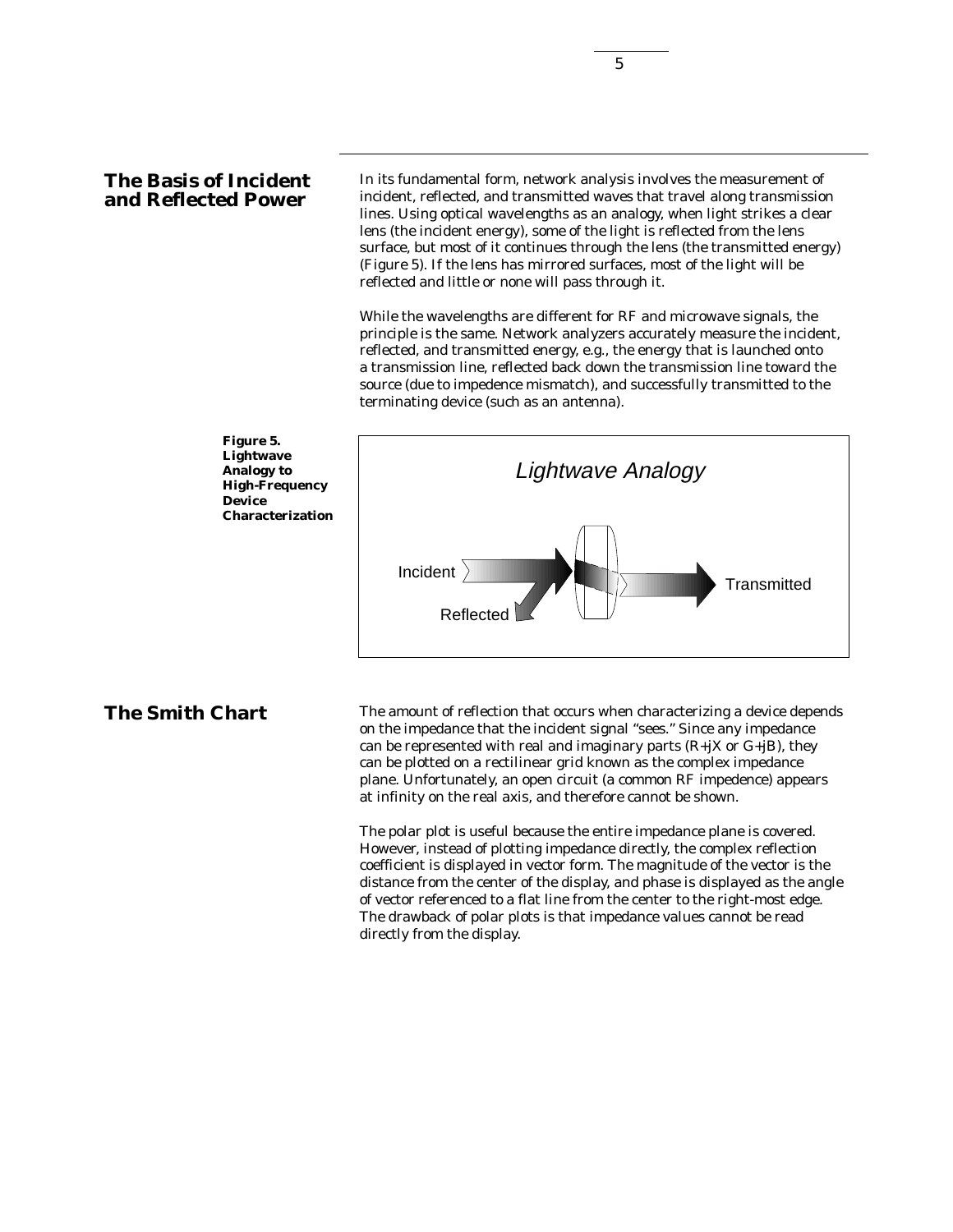Since there is a one-to-one correspondence between complex impedance and reflection coefficient, the positive real half of the complex impedance plane can be mapped onto the polar display. The result is the Smith chart. All values of reactance and all positive values of resistance from 0 to infinity fall within the outer circle of the Smith chart (Figure 6).

On the Smith chart, loci of constant resistance appear as circles, while loci of constant reactance appear as arcs. Impedances on the Smith chart are always normalized to the characteristic impedance of the component or system of interest, usually 50 ohms for RF and microwave systems and 75 ohms for broadcast and cable-television systems. A perfect termination appears in the center of the Smith chart.



A perfectly matched condition must exist at a connection between two devices for maximum power transfer into a load, given a source resistance of  $R_S$  and a load resistance of  $R_L$ . This condition occurs when  $R_L = R_S$ , and is true whether the stimulus is a DC voltage source or a source of RF sine waves (Figure 7).

When the source impedance is not purely resistive, maximum power transfer occurs when the load impedance is equal to the complex conjugate of the source impedance. This condition is met by reversing the sign of the imaginary part of the impedance. For example, if  $R_s = 0.6 + j 0.3$ , then the complex conjugate is  $R<sub>S</sub><sup>*</sup> = 0.6 - j 0.3$ .

The need for efficient power transfer is one of the main reasons for the use of transmission lines at higher frequencies. At very low frequencies (with much larger wavelengths), a simple wire is adequate for conducting power. The resistance of the wire is relatively low and has little effect on low-frequency signals. The voltage and current are the same no matter where a measurement is made on the wire.



### **Power Transfer Conditions**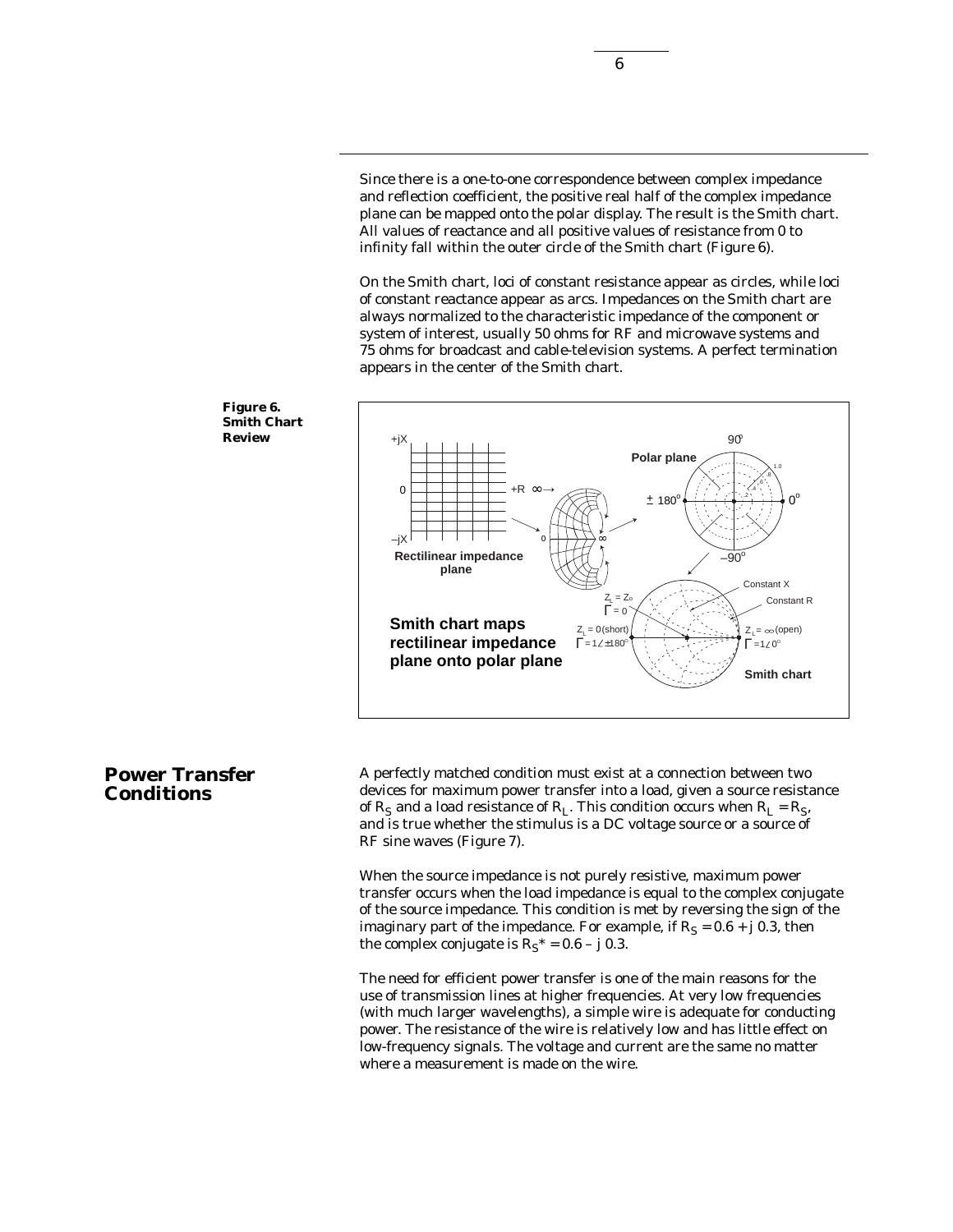At higher frequencies, wavelengths are comparable to or smaller than the length of the conductors in a high-frequency circuit, and power transmission can be thought of in terms of traveling waves. When the transmission line is terminated in its characteristic impedance, maximum power is transferred to the load. When the termination is not equal to the characteristic impedance, that part of the signal that is not absorbed by the load is reflected back to the source.

If a transmission line is terminated in its characteristic impedance, no reflected signal occurs since all of the transmitted power is absorbed by the load (Figure 8). Looking at the envelope of the RF signal versus distance along the transmission line shows no standing waves because without reflections, energy flows in only one direction.





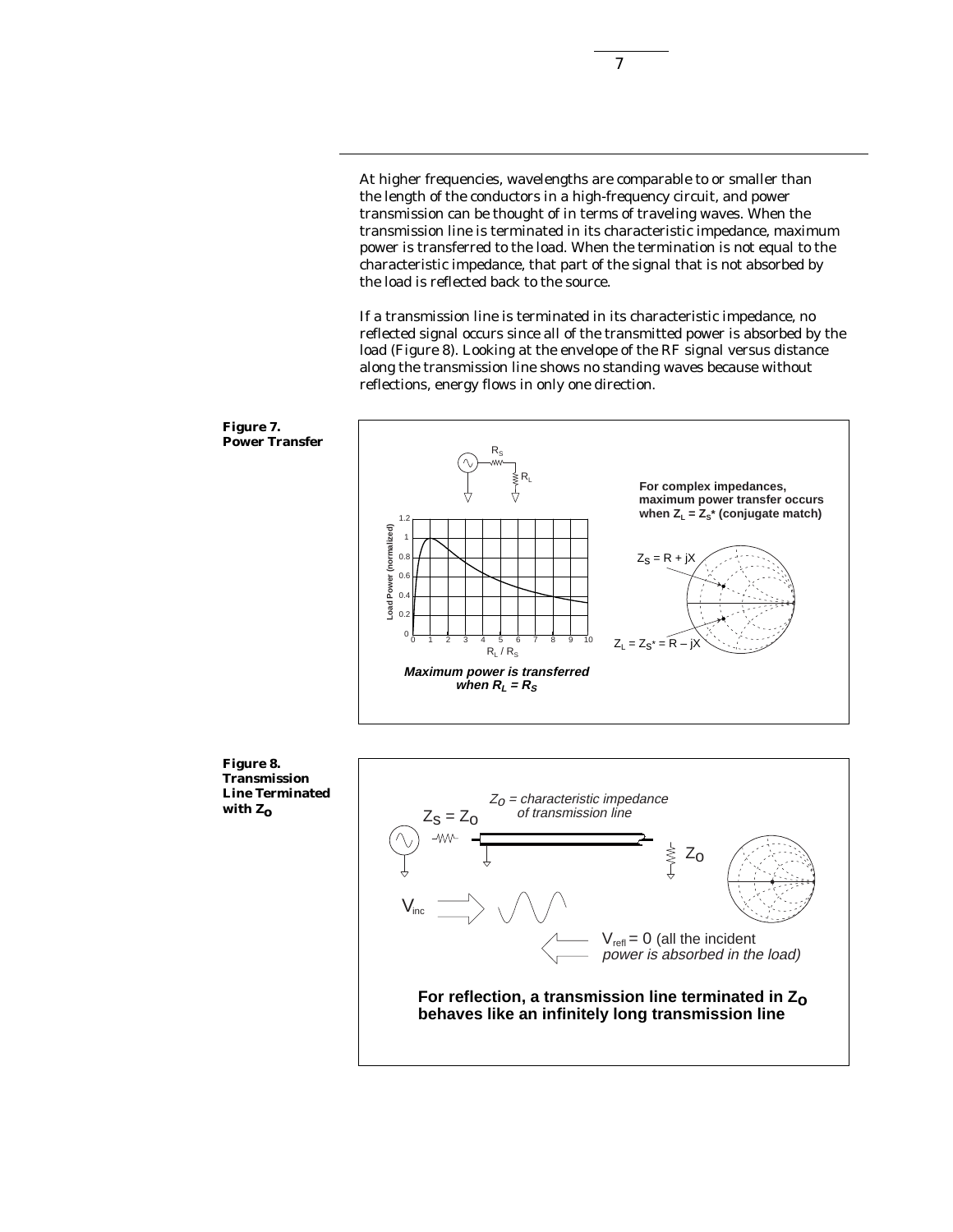When the transmission line is terminated in a short circuit (which can sustain no voltage and therefore dissipates zero power), a reflected wave is launched back along the line toward the source (Figure 9). The reflected voltage wave must be equal in magnitude to the incident voltage wave and be 180 degrees out of phase with it at the plane of the load. The reflected and incident waves are equal in magnitude but traveling in the opposite directions.

If the transmission line is terminated in an open-circuit condition (which can sustain no current), the reflected current wave will be 180 degrees out of phase with the incident current wave, while the reflected voltage wave will be in phase with the incident voltage wave at the plane of the load. This guarantees that the current at the open will be zero. The reflected and incident current waves are equal in magnitude, but traveling in the opposite directions. For both the short and open cases, a standing wave pattern is set up on the transmission line. The voltage valleys will be zero and the voltage peaks will be twice the incident voltage level.

If the transmission line is terminated with say a 25-ohm resistor, resulting in a condition between full absorption and full reflection, part of the incident power is absorbed and part is reflected. The amplitude of the reflected voltage wave will be one-third that of the incident wave, and the two waves will be 180 degrees out of phase at the plane of the load. The valleys of the standing-wave pattern will no longer be zero, and the peaks will be less than those of the short and open cases. The ratio of the peaks to valleys will be 2:1.

The traditional way of determining RF impedance was to measure VSWR using an RF probe/detector, a length of slotted transmission line, and a VSWR meter. As the probe was moved along the transmission line, the relative position and values of the peaks and valleys were noted on the meter. From these measurements, impedance could be derived. The procedure was repeated at different frequencies. Modern network analyzers measure the incident and reflected waves directly during a frequency sweep, and impedance results can be displayed in any number of formats (including VSWR).



**Figure 9. Transmission Line Terminated with Short, Open**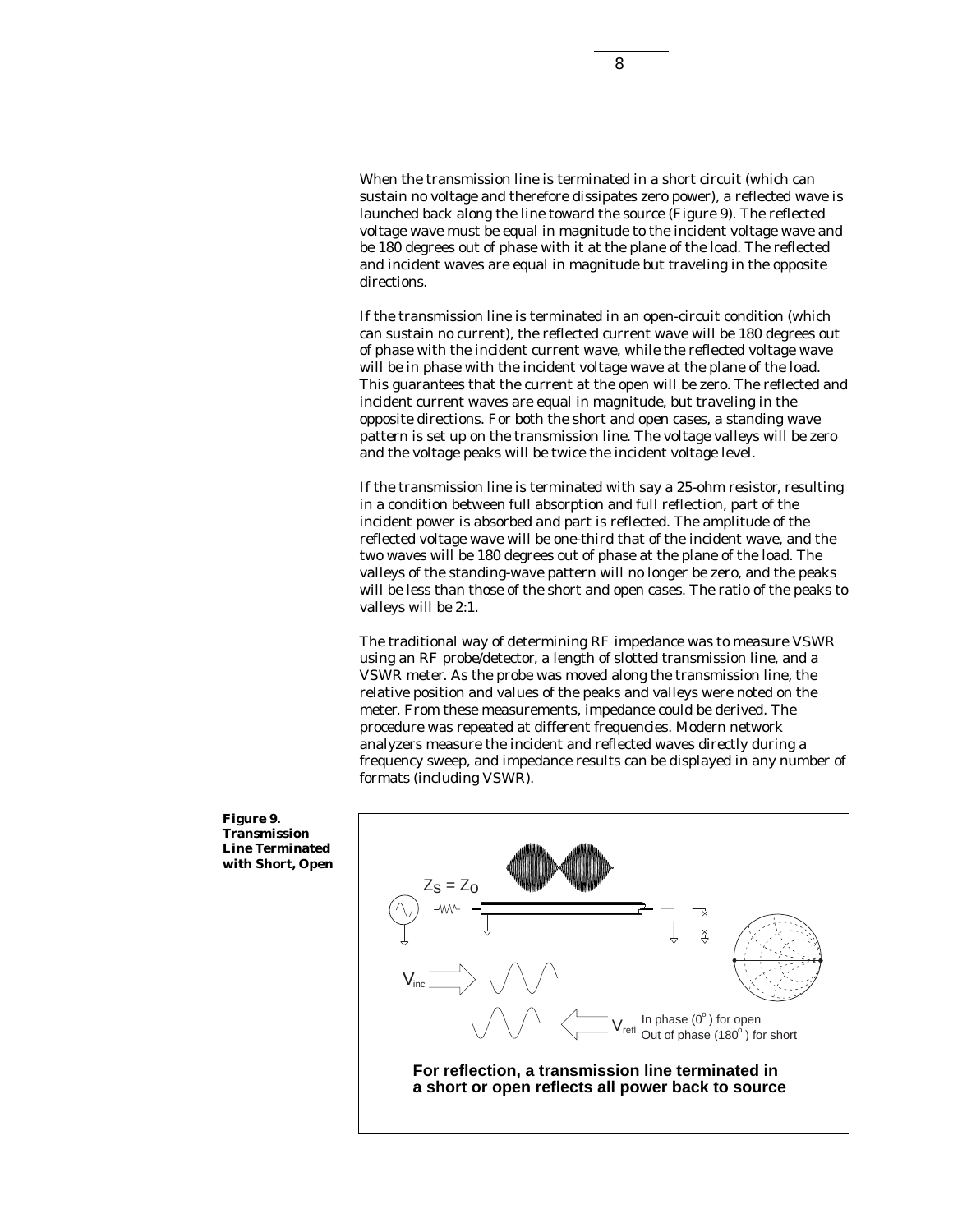#### **Network Analysis Terminology**

Now that we understand the fundamentals of electromagnetic waves, we must learn the common terms used for measuring them. Network analyzer terminology generally denotes measurements of the incident wave with the R or reference channel. The reflected wave is measured with the A channel, and the transmitted wave is measured with the B channel (Figure 10). With the amplitude and phase information in these waves, it is possible to quantify the reflection and transmission characteristics of a DUT. The reflection and transmission characteristics can be expressed as vector (magnitude and phase), scalar (magnitude only), or phase-only quantities. For example, return loss is a scalar measurement of reflection, while impedance is a vector reflection measurement. Ratioed measurements allow us to make reflection and transmission measurements that are independent of both absolute power and variations in source power versus frequency. Ratioed reflection is often shown as A/R and ratioed transmission as B/R, relating to the measurement channels in the instrument.



The most general term for ratioed reflection is the complex reflection coefficient, Γ or gamma (Figure 11). The magnitude portion of Γ is called ρ or rho. The reflection coefficient is the ratio of the reflected signal voltage level to the incident signal voltage level. For example, a transmission line terminated in its characteristic impedance  $Z_{0}$ , will have all energy transferred to the load so  $V_{refl} = 0$  and  $\rho = 0$ . When the impedance of the load,  $Z_L$  is not equal to the characteristic impedance, energy is reflected and  $\rho$  is greater than zero. When the load impedance is equal to a short or open circuit, all energy is reflected and  $\rho = 1$ . As a result, the range of possible values for ρ is 0 to 1.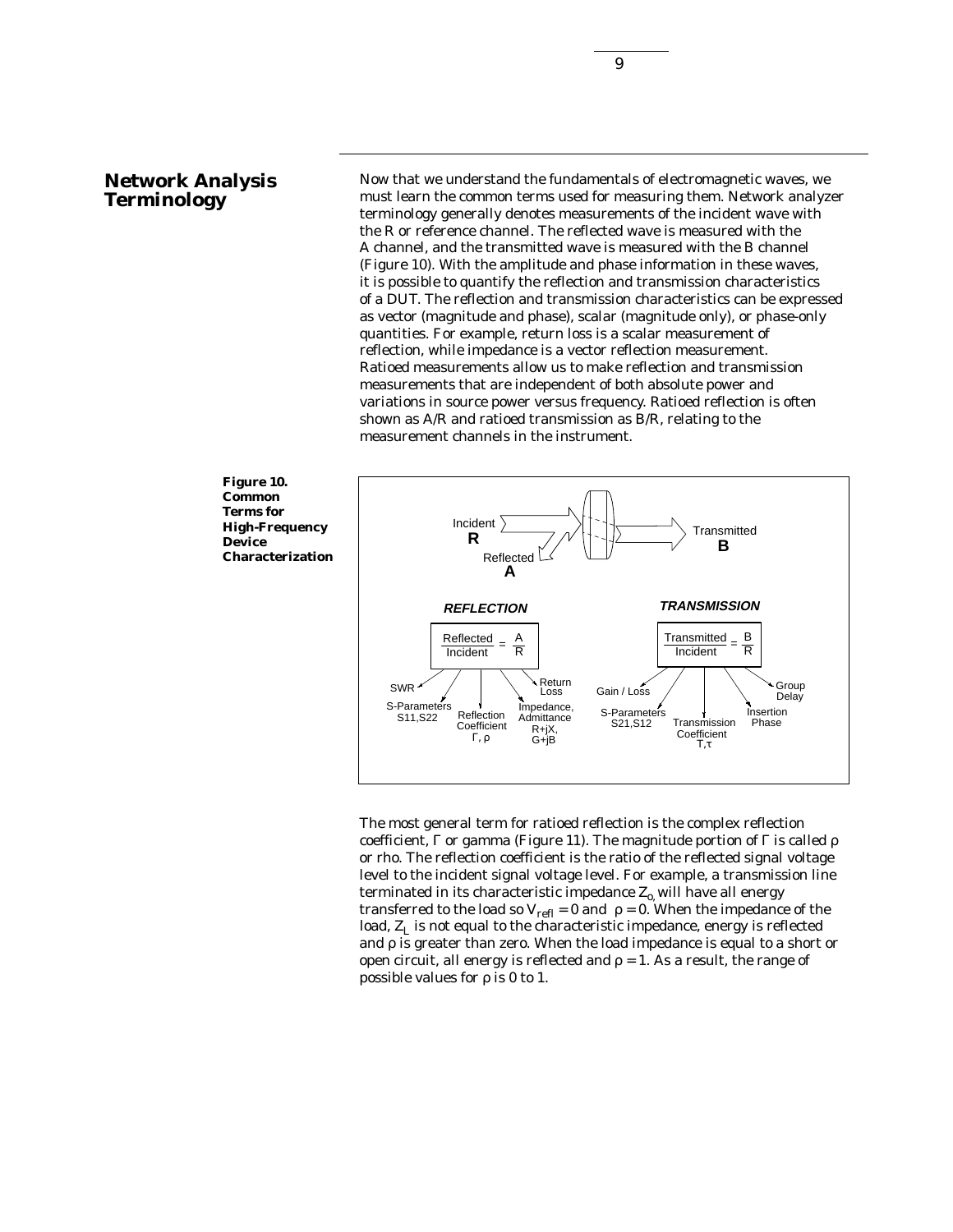**Figure 11. Reflection Parameters**



Return loss is a way to express the reflection coefficient in logarithmic terms (decibels). Return loss is the number of decibels that the reflected signal is below the incident signal. Return loss is always expressed as a positive number and varies between infinity for a load at the characteristic impedance and 0 dB for an open or short circuit. Another common term used to express reflection is voltage standing wave ratio (VSWR), which is defined as the maximum value of the RF envelope over the minimum value of the RF envelope. It is related to  $\rho$  as  $(1 + \rho)/(1 - \rho)$ . VSWR ranges from 1 (no reflection) to infinity (full reflection).

The transmission coefficient is defined as the transmitted voltage divided by the incident voltage (Figure 12). If the absolute value of the transmitted voltage is greater than the absolute value of the incident voltage, a DUT or system is said to have gain. If the absolute value of the transmitted voltage is less than the absolute value of the incident voltage, the DUT or system is said to have attenuation or insertion loss. The phase portion of the transmission coefficient is called insertion phase.

 $V_{\text{Incident}}$   $V_{\text{Transmitted}}$ Transmission Coefficient =  $T = \frac{V_{\text{Transmitted}}}{V_{\text{max}}}$ **V**Incident <sup>=</sup>τ∠φ **DUT** Gain (dB) = 20 Log  $\frac{V_{\text{Trans}}}{V_{\text{Trans}}}$  $V_{\text{Inc}}$  $= 20 log T$ Insertion Loss (dB) =  $-20$  Log  $\frac{V_{\text{Trans}}}{V_{\text{Trans}}}$  $V_{\text{Inc}}$  $= -20 log T$ 

**Figure 12. Transmission Parameters**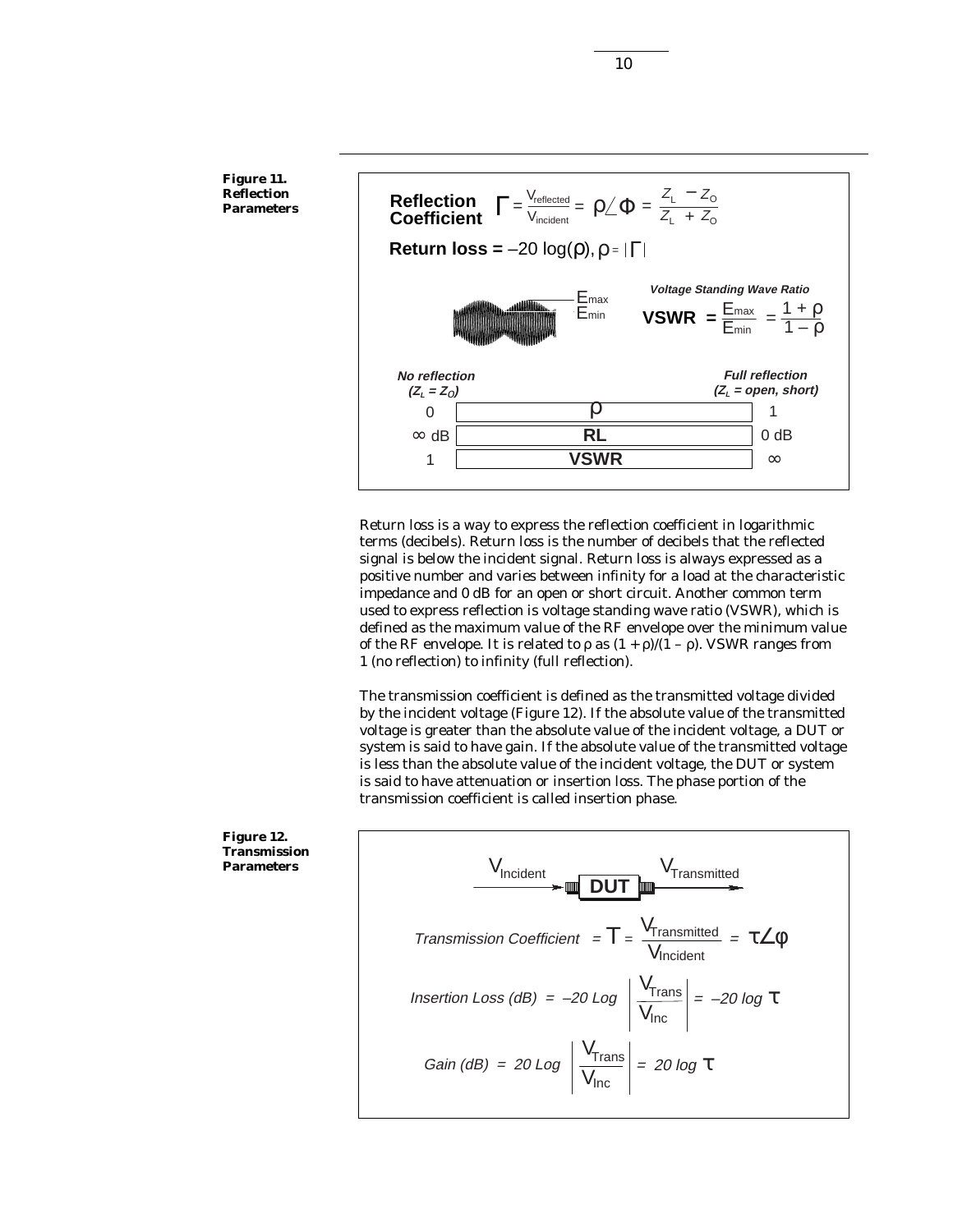Direct examination of insertion phase usually does not provide useful information. This is because the insertion phase has a large (negative) slope with respect to frequency due to the electrical length of the DUT. The slope is proportional to the length of the DUT. Since it is only deviation from linear phase that causes distortion in communications systems, it is desirable to remove the linear portion of the phase response to analyze the remaining nonlinear portion. This can be done by using the electrical delay feature of a network analyzer to mathematically cancel the average electrical length of the DUT. The result is a high-resolution display of phase distortion or deviation from linear phase (Figure 13).



### **Measuring Group Delay**

Another useful measure of phase distortion is group delay (Figure 14). This parameter is a measure of the transit time of a signal through a DUT versus frequency. Group delay can be calculated by differentiating the DUT's phase response versus frequency. It reduces the linear portion of the phase response to a constant value, and transforms the deviations from linear phase into deviations from constant group delay, (which causes phase distortion in communications systems). The average delay represents the average signal transit time through a DUT.

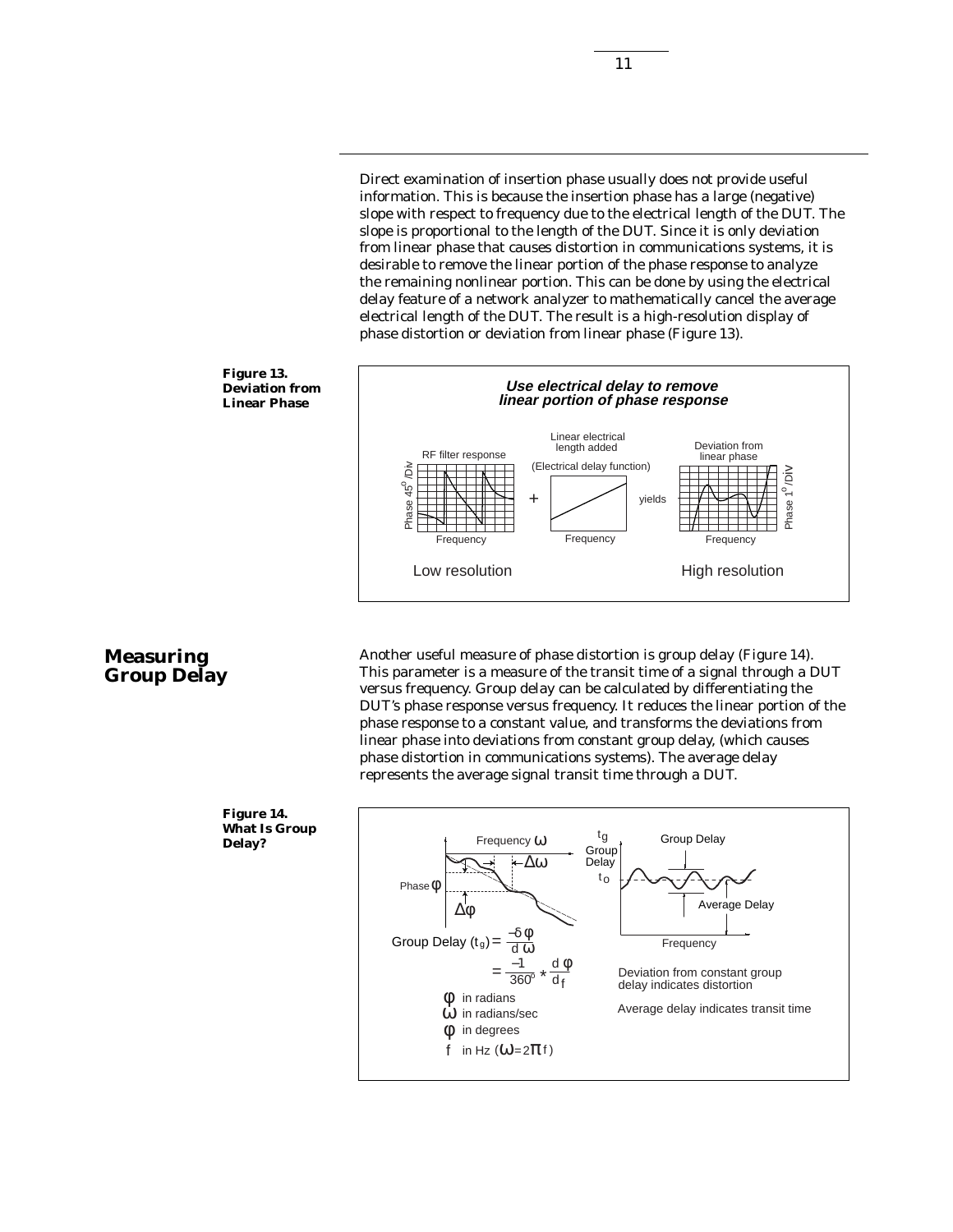Depending on the device, both deviation from linear phase and group delay may be measured, since both can be important. Specifying a maximum peak-to-peak phase ripple in a device may not be sufficient to completely characterize it, since the slope of the phase ripple depends on the number of ripples that occur per unit of frequency. Group delay takes this into account because it is the differentiated phase response. Group delay is often a more easily interpreted indication of phase distortion (Figure 15).





### **Network Characterization**

In order to completely characterize an unknown linear two-port device, we must make measurements under various conditions and compute a set of parameters. These parameters can be used to completely describe the electrical behavior of our device (or network), even under source and load conditions other than when we made our measurements. Low-frequency device or network characterization is usually based on measurement of H, Y, and Z parameters. To do this, the total voltage and current at the input or output ports of a device or nodes of a network must be measured. Furthermore, measurements must be made with open-circuit and short-circuit conditions.

Since it is difficult to measure total current or voltage at higher frequencies, S-parameters are generally measured instead (Figure 16). These parameters relate to familiar measurements such as gain, loss, and reflection coefficient. They are relatively simple to measure, and do not require connection of undesirable loads to the DUT. The measured S-parameters of multiple devices can be cascaded to predict overall system performance. S-parameters are readily used in both linear and nonlinear CAE circuit simulation tools, and H, Y, and Z parameters can be derived from S-parameters when necessary.

The number of S-parameters for a given device is equal to the square of the number of ports. For example, a two-port device has four S-parameters. The numbering convention for S-parameters is that the first number following the S is the port at which energy emerges, and the second number is the port at which energy enters. So  $S_{21}$  is a measure of power emerging from Port 2 as a result of applying an RF stimulus to Port 1. When the numbers are the same (e.g.  $S_{11}$ ), a reflection measurement is indicated.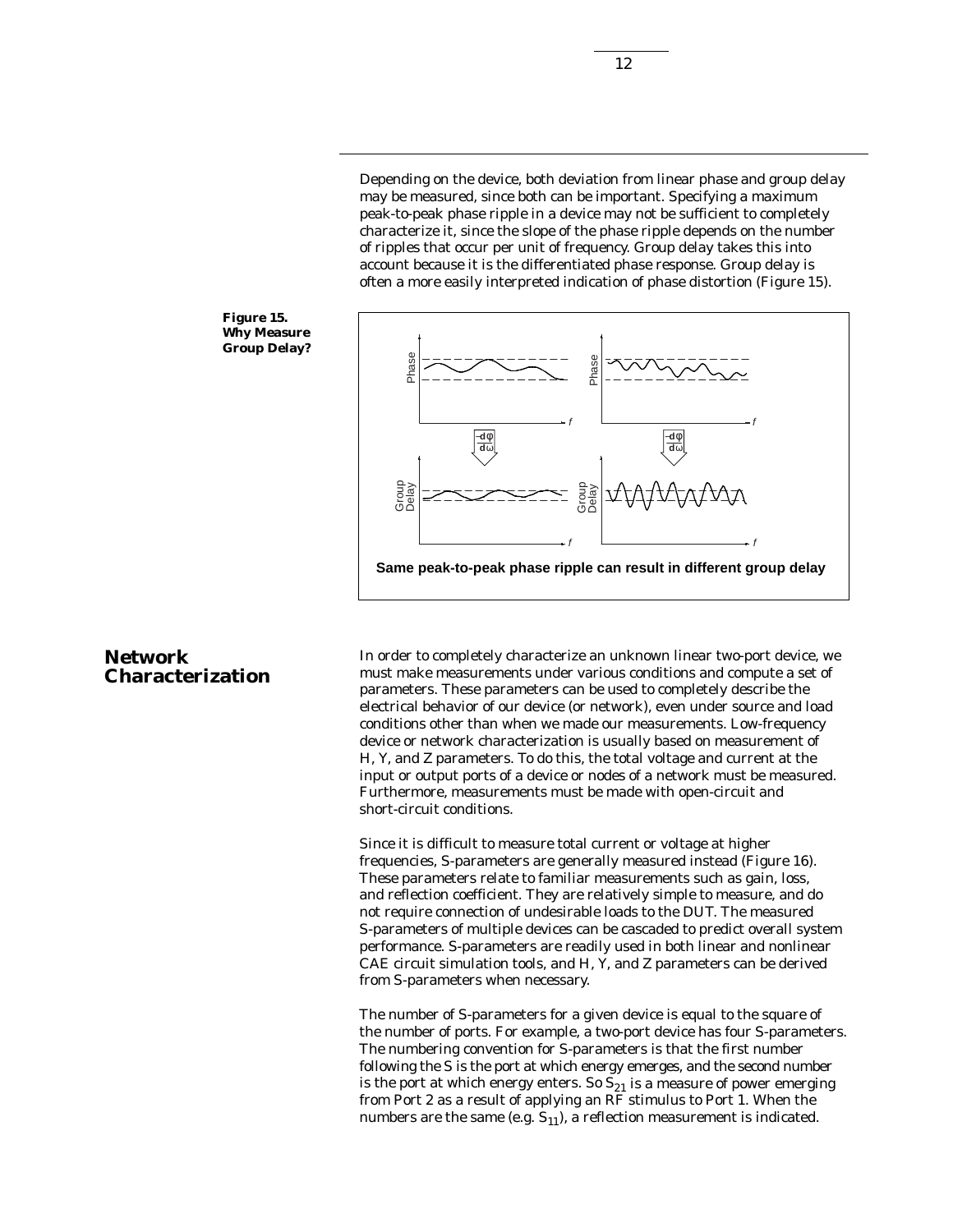**Figure 16. Limitations of H, Y, and Z Parameters (Why Use S-parameters?)**



#### **Figure 17. Measuring S-Parameters**



Forward S-parameters are determined by measuring the magnitude and phase of the incident, reflected, and transmitted signals when the output is terminated in a load that is precisely equal to the characteristic impedance of the test system. In the case of a simple two-port network,  $S_{11}$  is equivalent to the input complex reflection coefficient or impedance of the DUT, while  $S_{21}$  is the forward complex transmission coefficient. By placing the source at the output port of the DUT and terminating the input port in a perfect load, it is possible to measure the other two (reverse) S-parameters. Parameter  $S_{22}$  is equivalent to the output complex reflection coefficient or output impedance of the DUT while  $S_{12}$  is the reverse complex transmission coefficient (Figure 17).

### **Suggested Reading**

*Exploring the Architectures of Network Analyzers*, Hewlett-Packard Application Note 1287-2.

*Applying Error Correction to Network Analyzer Measurements*, Hewlett-Packard Application Note 1287-3.

*Network Analyzer Measurements: Filter and Amplifier Examples*, Hewlett-Packard Application Note 1287-4.

13